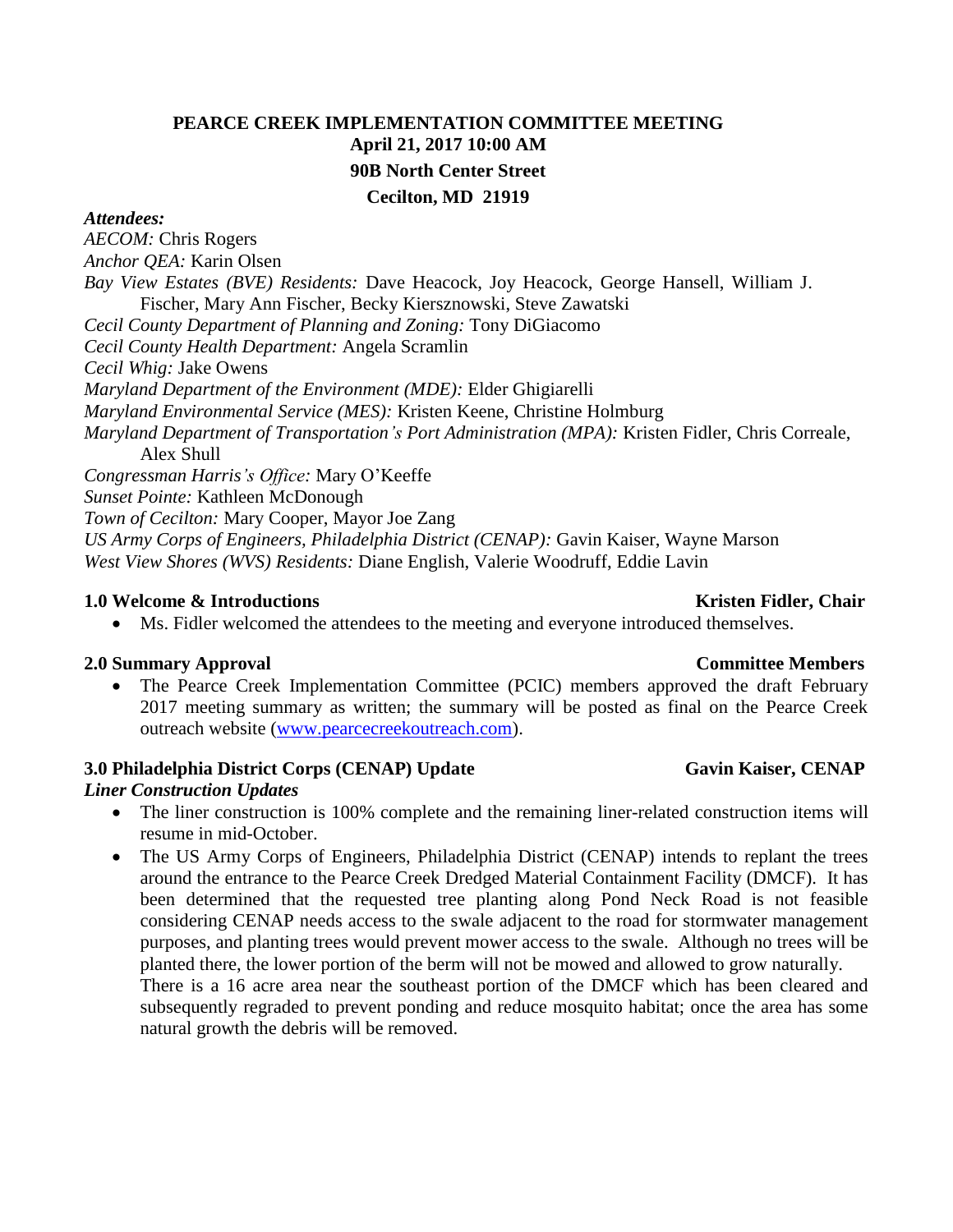## *Groundwater Monitoring Plan Update*

 The map of the groundwater monitoring well locations has been updated and is located on the Pearce Creek outreach website. The installation of 18 new monitoring wells will occur next week and take about a month and a half to complete. The drillers have been made aware of noise concerns due to the close proximity of the communities.

## *Discharge Monitoring Plan Update:*

 A Discharge Monitoring Plan was submitted to the Maryland Department of the Environment (MDE) on February  $3<sup>rd</sup>$  and CENAP is waiting for a response.

## **4.0 Drinking Water Line Planning Progress Chris Rogers, AECOM**

## *Water System Construction Updates*

- The transmission main and distribution main projects are nearing completion.
- Regarding road restoration along Pond Neck Road, the surface will be milled and then overlaid with pavement after the temporary patches have been completed. Reybold is in the process of milling out West View Shores (WVS) and the millings are being recycled with the existing tar and chip in Bay View Estates (BVE), which will serve as the base for the new tar and chip roads.

### *On-lot Construction Contract*

 Reybold was awarded the on-lot contract and is in the process of finalizing all of the contract documents. AECOM anticipates that the Notice to Proceed will be issued in the first week of May; once issued, Reybold will begin contacting homeowners and scheduling the on-lot work.

#### *Access Agreements*

- A total of 175 access agreements have been received to date. Residents were reminded that Reybold will not be able to proceed with any on-lot work, which includes contacting the homeowner for scheduling, until a signed Access Agreement is received.
- Blank access agreements are available on the Pearce Creek outreach website; residents can also request a hardcopy be mailed.

### *4/8 Public Information Meeting Overview*

- The *What to Expect During On-lot Construction* public information meeting was well attended and a significant amount of feedback and discussion was generated.
- The Frequently Asked Questions (FAQ) document has been updated and will be placed on the Pearce Creek outreach website. Additionally, the PowerPoint presentation given at the public meeting will be narrated and posted on the outreach website.
- During the public meeting, there were many requests to retain some or all of the residential water treatment systems as the in-home connections are made to the public water supply. Due to the variability of treatment systems that exist throughout the communities, it will take some time to determine the details of how the contractor will complete each request while adhering to the specifications of the on-lot contract; residents will be notified once progress is made on the issue.
- Ms. Fidler reiterated the action items from the public meeting:
	- Access Agreements must be signed by the property owner and returned to AECOM.
	- Residents wishing to keep their well pump need to notify Reybold before well abandonment activities occur.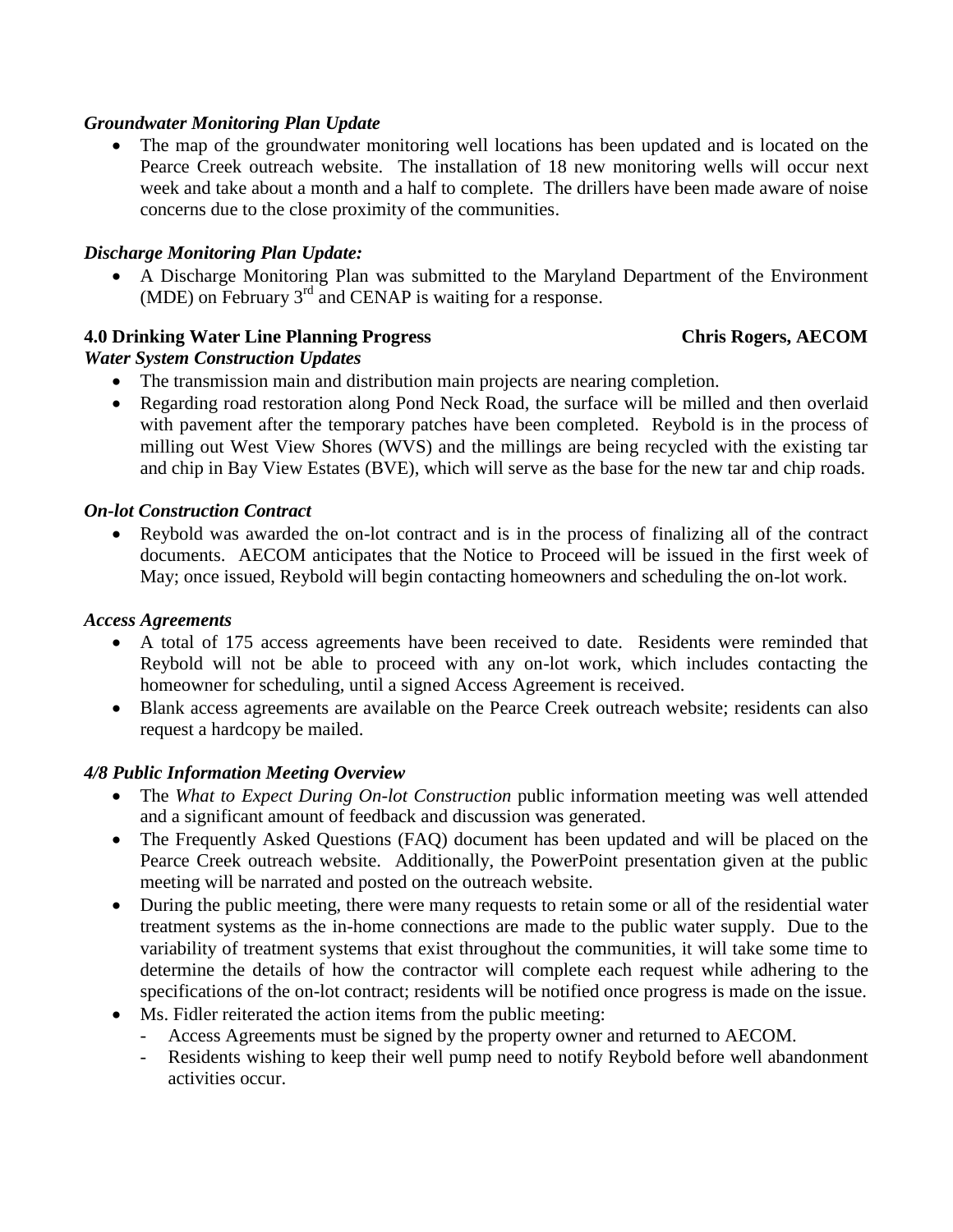- Homeowners should communicate with AECOM via Chris Rogers at (302) 781-5945 or [christopher.rogers@aecom.com](mailto:christopher.rogers@aecom.com) regarding any unique requests, questions, or concerns in advance of any work taking place on your lot.
- Determine the type of tar being used for road restoration *(Update: The tar being used will be a combination of water and oil based components)*.
- The Cecil County Health Department communicated that the public water contains a chlorine concentration of about 0.2 - 0.5 parts per million (ppm). It takes around 20 ppm to have adverse impacts to the bacteria in a septic tank, this includes Best Available Technology (BAT) septic systems. Information on chlorine and septic systems is available on the Pearce Creek outreach website.

### **5.0** MPA Updates Kristen Fidler, MPA; **Karin Olsen, Anchor QEA**

## *Fall 2016 Exterior Monitoring Results*

 A PowerPoint presentation was given on the fall 2016 exterior monitoring results. The results presented are from the third round of baseline monitoring to represent the initial characterization of existing conditions. The final baseline sampling effort is scheduled for spring 2017.

Overall, the baseline sampling events have demonstrated consistency among the data sets.

*Surface Water Quality*

- The turbidity was highly variable at the Pearce Creek Lake locations due to natural factors such as bank erosion and algae and elevated at the Elk River reference site due to runoff from recent rain events.
- There were low concentrations overall for chemical constituents and the data was generally consistent with the fall 2015 and spring 2016 data. Copper slightly exceeded the US Environmental Protection Agency (EPA) and MDE surface water criteria at one location but it was still very similar to previous sampling events.

## *Sediment Sampling*

- Pearce Creek Lake was composed of mostly silts and clays; the Elk River monitoring location was composed of silty clays; and the Elk River reference location was silty with a lot of shell material.
- Nutrient levels were naturally variable at all locations and the concentrations of metals were generally low at both the Pearce Creek Lake and Elk River monitoring and reference locations.

*Sediment Bioassay results*

 Survival was high for the Pearce Creek Lake and Elk River sediments; the sediments were not toxic, and support benthic organisms.

## *Benthic Community results:*

- The Pearce Creek Lake reference location met the Chesapeake Bay restoration goal; six of the Pearce Creek Lake locations met the goal and one Pearce Creek Lake location (PCL-07) was classified as degraded (which is an improvement from 2016 and is most likely due to the shallow depth of the sampling location).
- The Elk River reference site met the Chesapeake Bay restoration goal and the Elk River monitoring location was classified as marginal due to the substrate, which supports a high abundance of organisms with low diversity.